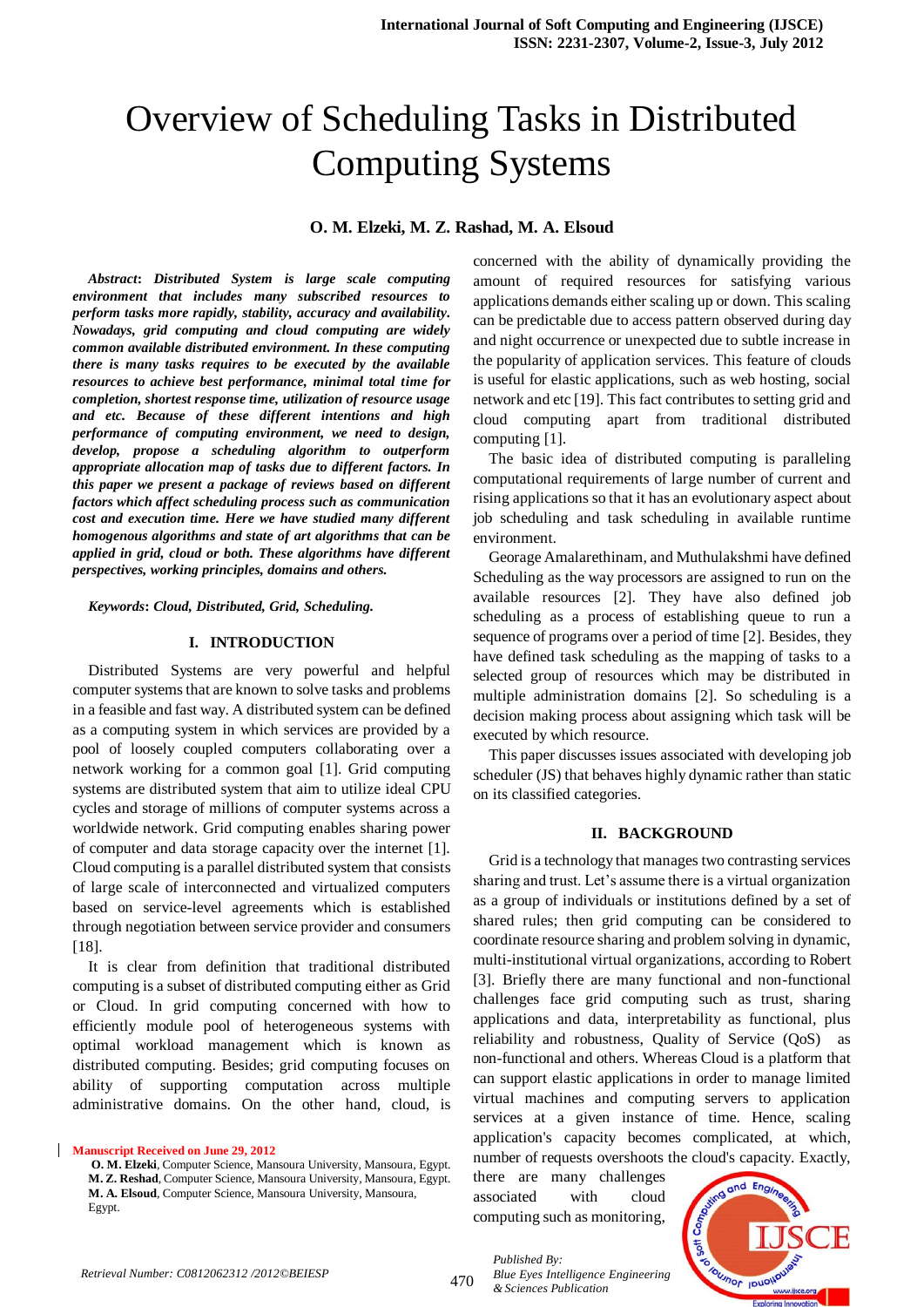virtual machine deployment, load balancing, QoS and others.

# **A. Grid Organization**

Grid computing architecture or organization is described by an hour-glass as shown in Fig 1. The thin center represents few standards; whereas the wide top represents many high-level behaviors that can be allocated; whereas the wide bottom represents underlying technologies and systems [3].



**Fig 1 Hour-glass [3]**

The organization of grid as shown in Fig 2 is the infrastructure which involves [2], [3]:

- Fabric / Foundation Layer, that is responsible for interface local control between physical resources such as computers, storage media, network and sensors.
- $\blacksquare$  Middleware /Resources and Connectivity Protocols, working on providing secure access to resources and services.
- Collective Services, helpful for diagnosing and monitoring of coordinated shared multiple resources.
- User Applications, sits for business solutions, operational support or other decision.



**Fig 2 Organization of Grid [2]**

# **B. Types of Grids**

Different types of grids are designed and developed depending on many factors including structure of the organization, available resources for gird usage, services powered and provided by grid… etc.

Officially there are many grids developed for different purposes [2]. Data Grids, for example are tuned for data intensity and oriented for data operations. Compute Grids like Smart Grid works only for providing access usage to computational resources. Global Grids like White Rose Grid are available over internet; Utility/Resources Grids provide access to resources. Departmental Grids like Folding@Home are concerned with specific domain problems solving. Extraprise Grids like Amazon are interconnecting companies, customers, etc.

# **C. Cloud Organization**

In Fig 3, Cloud computing architecture is presented as layered model. Cloud layers are logically divided into three layers, Infrastructure as a Service (IaaS), Platform as a Service (PaaS) and Software as a Service (SaaS) respectively from bottom to the top. From Fig 3, physical cloud resources (System Level) and middleware capabilities form the basis provider of delivering IaaS and PaaS in the form of a collection of transparently data centers and runtime environment for hosting and managing user-level application services. While user-level provides the programming environment and composition tools which ease the creation, deployment, and execution process of applications in the cloud. Finally, Cloud Application includes the applications available directly to the end users consuming SaaS services based on subscription model or pay-per-use basis [19].



# **Fig 3 Cloud Layered Organization [19]**

# **D. Types of Clouds**

A Cloud can be public, private, community or hybrid cloud. For public cloud, the infrastructure of cloud is available for general public or a large industry group. Public cloud always is owned by cloud services seller. Where, private operates for a single organization. However, Community Cloud is shared by several organizations and supports a specific community that has shared concerns. It may be managed by the organization or a third party organization. Last type, Hybrid, is a cloud whose infrastructure is a composition of two or more clouds private, community, or public. Hybrid computing is bound together by standardized technology which enables data and application portability [31].

# **III. GUIDELINES OF SCHEDULING**

Different types of scheduling are based on different criteria, such as static vs. dynamic environment, centralized vs. distributed etc. Different distributed computing

scheduling criteria are listed as follows [4], [5] and [6], although they could be



*Published By:*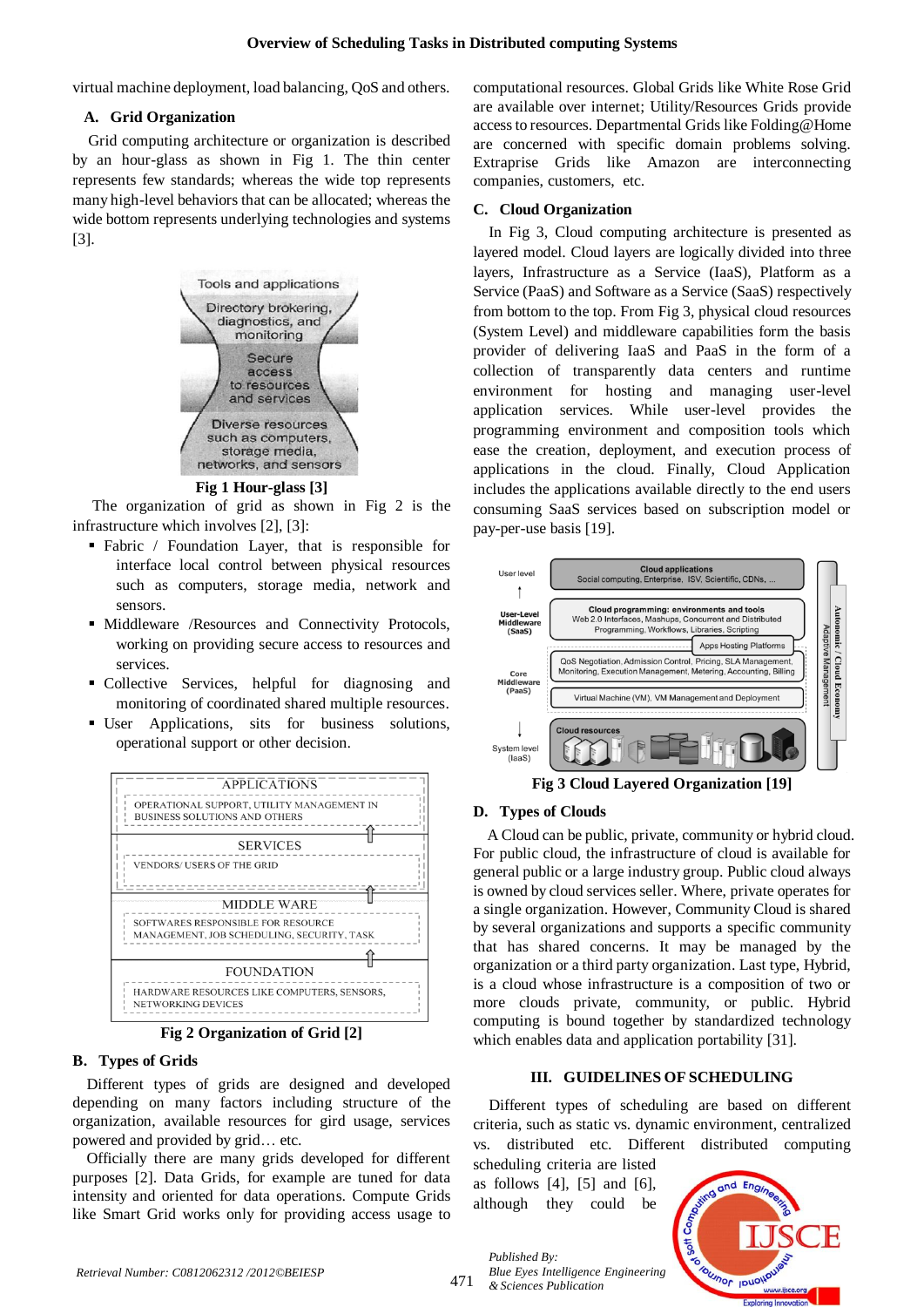overlapped and not clearly distinct of each other:

- 1) *Static Scheduling*: pre-schedule jobs, all information about available resources and tasks in application must be known and further more a task is assigned once to a resource, so that it's easier to adapt based on scheduler's perspective [4].
- 2) *Dynamic Scheduling*: it is more flexible than static scheduling where jobs are dynamically available for scheduling over time by the scheduler with no issues, to be able of determining run time in advance. It is highly critical to include load balance as main factor to obtain stable and efficient scheduler algorithm [4].
- 3) *Centralized Scheduling*: as mentioned in dynamic scheduling, a centralized / distributed scheduler is responsible for making global decision. By using centralized scheduling; ease of implementation, efficiency and more control and monitoring on resources are gained benefits. On the other hand; such scheduler lacks scalability, fault tolerance and efficient performance so it's not recommended for large-scale grids [4].
- 4) *Distributed / Decentralized Scheduling*: such type of scheduling is more realistic for real grids despite of its weak efficiency compared to centralized scheduling, in which there are local schedulers' requests to manage and maintain state of jobs queue as there is no more central control entity [5].
- 5) *Co-operative Scheduling*: in this case, system have already many schedulers, each one is responsible for performing certain activity in scheduling process towards common system wide range based on the cooperation of procedures, given rules and current system users [4].
- 6) *Preemptive Scheduling*: This scheduling criterion allows each job to be interrupted during execution and a job can be migrated to another resource leaving its originally allocated resource unused to be available for other jobs. It is more helpful if there are constraints as priority to be considered [6].
- 7) *Non Preemptive Scheduling*: in which resources aren't being allowed to be re-allocated until the running and scheduled job finished its execution [6].
- 8) *Immediate/ Online Mode*: in which scheduler schedules any recently arriving job as soon as it arrives with no waiting for next time interval on available resources at that moment [6].
- 9) *Batch/ Offline Mode:* the scheduler holds arriving jobs as group of problems to be solved over successive time intervals, so that it is better to map a job for suitable resources depending on its characteristics [6].

# **IV. COMMON OF SCHEDULING IN DISTRIBUTED SYSTEM**

# *A. First Come First Serve*

It is an abstracted way of organizing and allocating of resources to jobs over time, it serves as a principle of a queue processing or demands' servicing by ordering that means what comes in first is allocated first, what comes in next

waits until the first is finished [7], U. Schwiegelshohn and Yahyapour present (FCFS) through parallel processing aiming at tuning resource allocation time with the selected task from the incoming tasks [8]. This is known as Opportunistic Load Balancing (OLB) [9] or myopic algorithm. OLB works on assigning each task in a queue, in arbitrary order, to the next expected resource to be available, irrespective of the task's expected execution time using resources [2], [10], [11] and [12]. It is obviously clear that (OLB) works on keeping all machines as busy as possible.

# *B. Round Robin*

Round-robin (RR) is a simpl[e scheduling algorithm,](http://en.wikipedia.org/wiki/Scheduling_algorithm) based on time sharing among jobs in equal slice / quantum and in circular queue without [priority](http://en.wikipedia.org/wiki/Priority) so it is simple and easy to implement, but it has a [starvation](http://en.wikipedia.org/wiki/Resource_starvation) problem [13]. So it focuses on fairness between jobs, as Ruay-Shinung Chang claimed [14]. The advantage of RR is that no job has to wait for another one to be completed as FCFS and others. However, this algorithm is not a good choice for jobs that are largely varies in their size and requirements, by means, a job is never been satisfied which in turn leads to starvation or indefinite blocking.

# *C. Minimum Completion Time*

R. F. Freund et al. proposed Minimum Completion Time (MCT) [11], in which allocates tasks arbitrary to be executed on a resource with minimum completion time [10]. Based on these criteria of scheduling causes some tasks to be assigned for resources that haven't the minimum execution time in turn poorly consume some resources.

# *D. Minimum Execution Time*

In contrast to Opportunistic Load Balance (OLB), R. F. Freund et al., investigate the Minimum Execution Time (MET) algorithm. MET based on choose the task to be run on a resource having minimum execution time regardless of the resource availability. MET is not applicable in high computing environments because of its load imbalance across machines [11] and [20].

# *E. Min-Min*

Min-Min scheduling is based on Minimum Completion Time (MCT); that is used to arbitrary assigning tasks to resources having minimum expected completion time for the task. Initially a scheduler takes a set of unmapped/ unscheduled tasks and a set of available resources starting by task with minimum MCT to be mapped to next resources; this process is repeated after removing job from the map until the unmapped set becomes empty [10]. Briefly, expectation time produces a smaller makespan, which is a measure of throughput of heterogeneous computing systems like computational grids [15] and [16]. If more tasks can be obtained, they can be mapped to resources to complete them earliest and executing them faster.

In Fig 4, the expected time of resource  $R_j$  is the time to

become ready to execute a task after finishing the execution of all tasks assigned to it which is

*Blue Eyes Intelligence Engineering* 



*Published By:*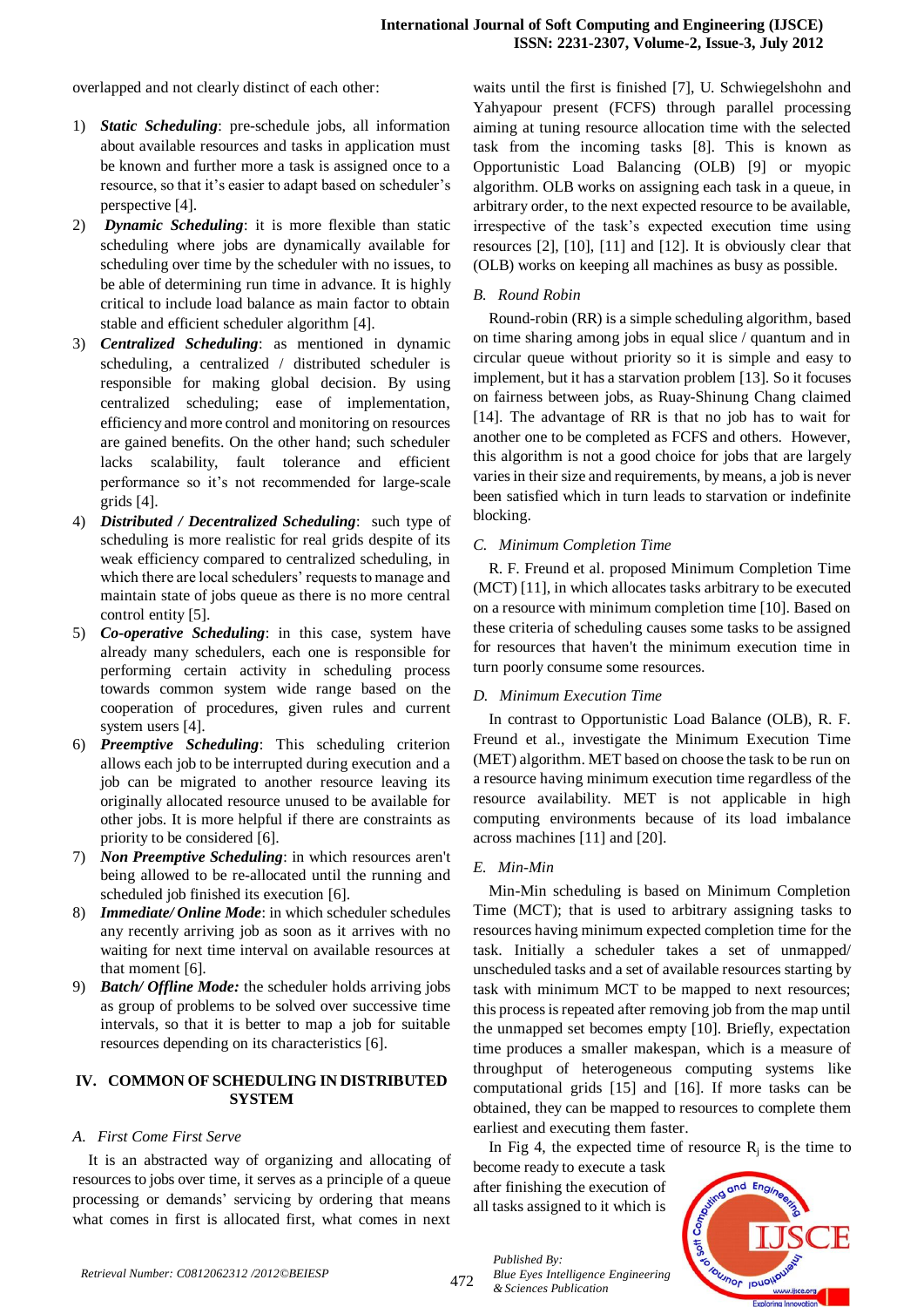denoted by  $r_j$ . Also  $E_{ij}$  is the estimated execution time of task  $T_i$  on resource  $R_i$  whereas  $C_{ij}$  is the Expected Completion Time that is the estimated execution time and ready time together [17].

- 1. for all tasks  $T_i$  in meta-task  $M_{\nu}$
- 2. for all resources *R<sup>j</sup>*
- 3.  $C_{ij} = E_{ij} + r_j$
- 4. do until all tasks in  $M_v$  are mapped
- 5. for each task in  $M<sub>v</sub>$  find the earliest completion time and the resource that obtains it.
- 6. find the task  $T_k$  with the *minimum* earliest completion time.
- 7. assign task  $T_k$  to resource that gives the earliest completion time.
- 8. delete task  $T_k$  from  $M_\nu$ .
- 9. update  $r_i$
- 10. update  $C_{ij}$  for all i.
- 11. end do.

### **Fig 4 Min-Min Algorithm [2]**

### *F. Max-Min*

Similar to Min-min, a scheduler schedules tasks by expecting the Execution Time of the tasks and allocation of resources. Instead of selecting the minimum MCT, the maximum MCT is selected, that is why it is named Max-min. It focuses on giving priority to large tasks over others small. The Max-min algorithm is typical to the min-min algorithm, except for being different in line (6) of Fig 4; the word "minimum" would be replaced by "maximum" [15]. Officially Max-min algorithm does better than Min-min algorithm in cases when the number of short tasks is much more than the long ones. For example, if there is only one long task, the Max-min algorithm executes many short tasks concurrently with the long one [17].

In order to avoid the main drawbacks of the Max-min and Min-min, the two schedulers can be executed alternatively to each other for assigning tasks to appropriate resource, eliminating each other drawback. Such methodology, called Resource Awareness Scheduling Algorithm (RASA) which was a new grid task scheduling algorithm [17].

### *G. RASA*

This algorithm was proposed by Saeed Parsa and Reza Entezari-Maleki [17]. Fig 5 illustrates RASA by applying alternatively Max-min and Min-min over scheduling process rounds/ iterations. For example, if the first task is assigned to a resource by Min-min strategy, in the next round the task will be assigned by Min-min and so on.

Based on experimental results, if the number of available resources in grid system is odd it is highly preferred to start by Min-min algorithm in first round otherwise recommended starting by Max-min algorithm [17]. For next rounds just assign resources to task using a strategy different from last round ignoring waiting time of the small tasks in Max-min algorithm and the waiting time of the large tasks in Min-min algorithm.

RASA has no time consuming; it has time complexity like Max-min and Min-min,  $O$  ( $mn^2$ ) where m is the total number of resources and n is the number of tasks.

- 1. for all tasks  $T_i$  in meta-task  $M_i$
- 2. for all resources  $R_i$
- 3.  $C_{ii} = E_{ii} + r_i$
- 4. do until all tasks  $M_{\nu}$  in are mapped
- 5. if the number of resources is even then
- 6. for each task in  $M_v$  find the earliest completion time and the resource that obtains it.
- 7. find the task  $T_k$  with the *maximum* earliest completion time.
- 8. assign task  $T_k$  to resource that gives the earliest completion time.
- 9. delete task  $T_k$  from .
- 10. update  $r_i$
- 11. update  $\dot{C}_{ij}$  for all i.
- 12. else
- 13. for each task in  $M_v$  find the earliest completion time and the resource that obtains it.
- 14. find the task  $T_k$  with the *minimum* earliest completion time.
- 15. assign task  $T_k$  to resource that gives the earliest completion time.
- 16. delete task  $T_k$  from .
- 17. update  $r_i$
- 18. update  $C_{ij}$  for all i.
- 19. end do.

## **Fig 5 RASA Algorithm [2]**

## **V. RECENT WORK OF SCHEDULING IN DISTRIBUTED COMPUTING**

He. X, X-He Sun, and Laszewski. G.V [21], proposed QoS guided Min-min as new algorithm based on original Min-min. It schedules tasks with high bandwidth requirements before the others. Experiments show that QoS guided Min-min is better than original Min-min when submitted tasks varies highly in their bandwidth otherwise they have the same outperform.

Kamalam et. al. [22], designs a new algorithm called Min-mean heuristic scheduling for static meta-tasks. The proposed algorithm applies original Min-min then estimates the mean makespan of all the resources finally reschedules tasks. While submitted tasks are heterogeneity increase, the algorithm performs better than the Min-min.

Singh. M and Suri. P.K present two heuristics algorithms called QoS Guided Weighted Mean Time-Min (QWMTM) and QoS Guided Weighted Mean Time Min-min Max-min Selective (QWMTS) [23]. These algorithms schedule independent batch tasks and considering network bandwidth as QoS parameter.

Sameer Singh Chauhan,R. Joshi. C proposed algorithm that is called QoS based predictive Max-min, Min-min Switcher for scheduling jobs [24]. Based on heuristics, appropriate selection among QoS based Min-min and QoS based Max-min is made. The algorithm uses historical information about the execution time of jobs to predict the performance.

T. Kokilavani and Dr. D.I. George Amalarethinam

*Blue Eyes Intelligence Engineering* 

*Published By:*

*& Sciences Publication* 



473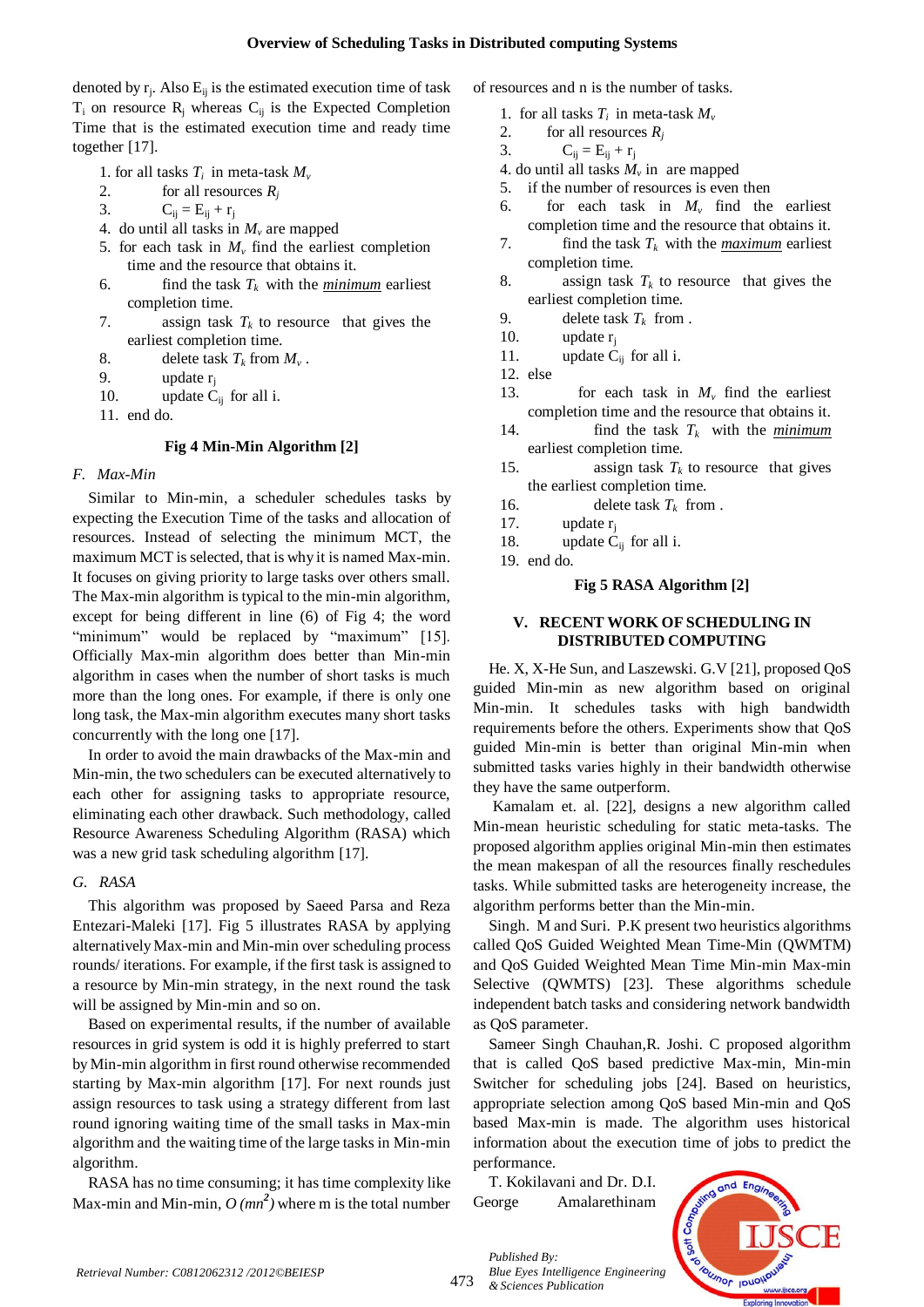introduce Load Balanced Min-min algorithm (LBMM) to schedule meta-tasks [25]. LBMM executes Min-min algorithm for the first round. Then, LBMM identifies the resources with heavy load by choosing the resource with high makespan in the schedule produced by Min-min algorithm.

Hai Zhong, Kun Tao, Xuejie Zhang proposed an optimized resource scheduling algorithm that focuses on achieving the optimization or partial optimization for cloud scheduling outperforms [26]. This algorithm uses an improved genetic algorithm for automation scheduling policy to improve utilization rate of resources and speed.

Y. Yang, K. Liu, J. Chen, X. Liu, D. Yuan and H. Jin introduce an improved cost-based algorithm to improve the computation / communication rate in cloud computing [27]. This algorithm makes an efficient mapping of tasks through measurement of resource cost and computation performance.

A compromised time cost scheduling algorithm is presented by Suraj Pandey, LinlinWu, Siddeswara Mayura Guru and Rajkumar Buyya [28]. It considers the set of cloud computing characteristics for accommodating instance intensive cost constraint by compromising both execution time and cost with user input enabled.

A version of Particle Swarm Optimization (PSO) is

presented by Cui Lin and Shiyong Lu [29], which based on heuristics to schedule tasks in cloud environment. It uses computation cost and data transmission cost for scheduling application workflow.

Heterogeneous-Earliest-Finish-Time algorithm (HEFT) is presented by W. Chen, J. Zhang, [30]. This algorithm first calculates average execution time of each task and average communication time between resources of two successive tasks. Next tasks are ordered due to non-increasing a rank function. Higher priority is assigned for the task with higher rank value while resource selection phase tasks are scheduled due to their order based on their priorities and each task is assigned to the resource that can complete the task at the earliest time.

Next, in Table 1, we compare between listed algorithms as possible as based on different aspect of scheduling policies such as complexity; that represents cost or time consumption, scalability; that considers if tasks can increase or not during scheduling process, reliability which marks algorithm to be stable and applicable, availability as marker of algorithm existence in working environment and dependency between tasks. Each cell has a mark  $(\sqrt{x})$ ; means algorithm satisfy feature or  $(1)$ ; means feature is missing for it.

| <b>Algorithm</b>                                          |                   |                                 |            | <b>Complexity</b> |           | <b>Dependency</b> |            | <b>Focus</b> on         |              |            | <b>Scalability</b> |             |              |                |
|-----------------------------------------------------------|-------------------|---------------------------------|------------|-------------------|-----------|-------------------|------------|-------------------------|--------------|------------|--------------------|-------------|--------------|----------------|
| <b>Name</b>                                               | <b>Method</b>     | <b>Factor</b>                   | Cost       | Time              | Dependent | Independent       | Makespan   | utilization<br>Resource | <b>Speed</b> | Dynamic    | <b>Static</b>      | Reliability | Availability | Recommended In |
| QoS guided Min-min [21]                                   | <b>Batch Mode</b> | <b>Bandwidth of Tasks</b>       | $\chi$     | χ                 | χ         | $\sqrt{ }$        | $\sqrt{ }$ | $\chi$                  | χ            | $\chi$     | $\sqrt{ }$         | χ           | χ            | Grid           |
| Min-Mean heuritics [22]                                   | <b>Batch Mode</b> |                                 | $\chi$     | $\chi$            | χ         | χ                 | $\sqrt{ }$ | $\chi$                  | χ            | $\chi$     | $\sqrt{ }$         | χ           | χ            | Grid           |
| QoS guided weighted<br>Mean Time-min [23]                 | <b>Batch Mode</b> | QoS and Network<br>Bandwidth    | $\chi$     | χ                 | $\chi$    | $\sqrt{}$         | $\chi$     | $\chi$                  | χ            | $\chi$     | $\sqrt{ }$         | $\chi$      | $\chi$       | Grid           |
| Qos based predictive<br>Max-min, Min-min switcher<br>[24] | <b>Batch Mode</b> | Hueritics                       | $\chi$     | χ                 | $\chi$    | $\sqrt{ }$        | $\sqrt{ }$ | $\chi$                  | $\sqrt{ }$   | $\chi$     | $\sqrt{ }$         | $\chi$      | $\chi$       | Grid           |
| Load Balanced Min-min<br>[25]                             | <b>Batch Mode</b> | List of heavy load<br>resources | $\chi$     | χ                 | χ         | $\sqrt{ }$        | $\sqrt{ }$ | $\sqrt{}$               | χ            | $\chi$     | $\sqrt{ }$         | χ           | χ            | Grid           |
| <b>Optimized Resource</b><br>Scheduling [26]              | Cooperative       | <b>Allocation Request</b>       | $\chi$     | χ                 | χ         | $\chi$            | $\chi$     | $\sqrt{}$               | $\sqrt{ }$   | $\sqrt{ }$ | $\chi$             | $\chi$      | $\chi$       | Cloud          |
| Improved Cost Based [27]                                  | <b>Batch Mode</b> | Meta Tasks                      | $\sqrt{ }$ | χ                 | χ         | χ                 | $\chi$     | $\chi$                  | χ            | χ          | $\sqrt{ }$         | χ           | χ            | Cloud          |
| A Compromised Time Cost<br>[28]                           | <b>Batch Mode</b> | Count of Workflow<br>instances  | $\sqrt{ }$ | $\sqrt{ }$        | $\chi$    | χ                 | $\chi$     | $\chi$                  | χ            | $\chi$     | $\sqrt{ }$         | χ           | χ            | Cloud          |
| <b>HEFT Workflow [30]</b>                                 | Dependent         | <b>Highest Rank</b>             | $\chi$     | χ                 | V         | χ                 | $\sqrt{ }$ | χ                       | χ            | V          | $\chi$             | χ           | χ            | Grid           |

**Table 1: Comparison of listed scheduling algorithms based on different factors** 

# **VI**. **CONCLUSION**

This study is only concerned with various numbers of available scheduling algorithms in distributed system and their basis criteria for task allocation. In addition to these algorithms, there are many studies related to and based on them that are searching for improvements, load balance, optimization and etc. There are many aspects could be considered as topics of research to introduce more accurate and improved algorithms rather that those introduced here such as the arriving rate of the tasks, cost of the task execution on each of the resource, cost of the communication, … etc. Also, applying these proposed algorithms on actual desired interested distributed system environment for practical evaluation can be other open problem in scheduling area. As seen from this paper the Max-min algorithm maps submitted tasks based on calculating the expected complete time and the expected execution time matrixes, then select tasks with overall maximum complete time to be executed on a resource with minimum overall execution time. We proposed an algorithm, improved Max-min, which is a research paper under reviewing for being published. The improved algorithm maps the task with overall maximum

execution time to be executed by a resource that has minimum completion time.

*Blue Eyes Intelligence Engineering* 

*Published By:*